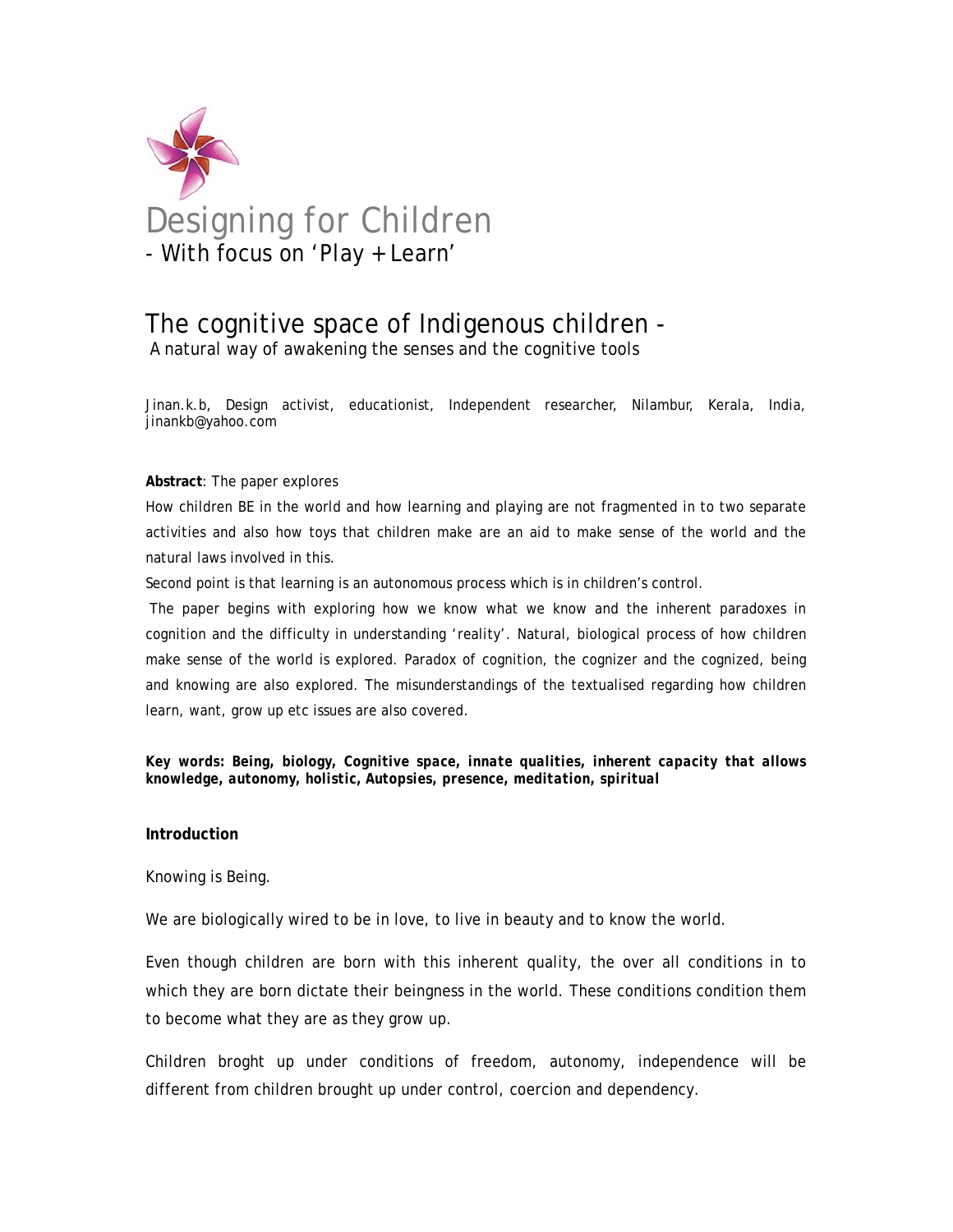Value systems of NATURE - co operation, co- existance and sustainability are the cognitive conditions in which most tribal cultures grow up rather than the man made values of competition, greed and control.

### **Play and toy in children's lives.**

Children in traditional, natural learning cultures are similar to any newborn living beings. All the games and other activities children do are a kind of a response to their biological needs. It seems that the evolutionary process of life itself evolves these activities. Awakening the intelligence of the body seems to me the first step towards acquiring knowledge. At the initial stages of learning ( living ) the tools for learning also get developed.

Our immediate contact to the world out side is through our senses. Senses are the door to the outer world as well as to the inner world. Sensitized sense awakens their sense of beauty, sense of order as well as sense of rhythm inherent in nature.

 Initially most things children do naturally awaken the senses. Through children's experience of the world by handling, manipulation and interaction with materials and the natural environment, they learn the rules and principles that make the world operate. At the same time they also develop their cognitive tools, skills, intelligence, attention, patience etc that enable them to make sense of the world. Children are constantly integrating new information into developing understanding of their physical and social world.

 Children learn by playing provided they are left alone and are protected from the coercive environment we are creating with the invention of every new gadget meant to 'help' the child and to 'develop' the world.

'Toys' that children make and the various games that children play are to comprehend the world they are in. At least this is what my study of children in non literate cultures seems to suggest.

## **Childhood of freedom**

The indigenous world offers thousands of delights of free play to children. Children can play, explore and interact with the natural world with no restriction or supervision, structure or control. The autonomy and the independence of the child is the key factor. All the games children play in these communities have to do with sensitizing the senses, planning, balancing, guessing, developing the mathematical sense , understanding the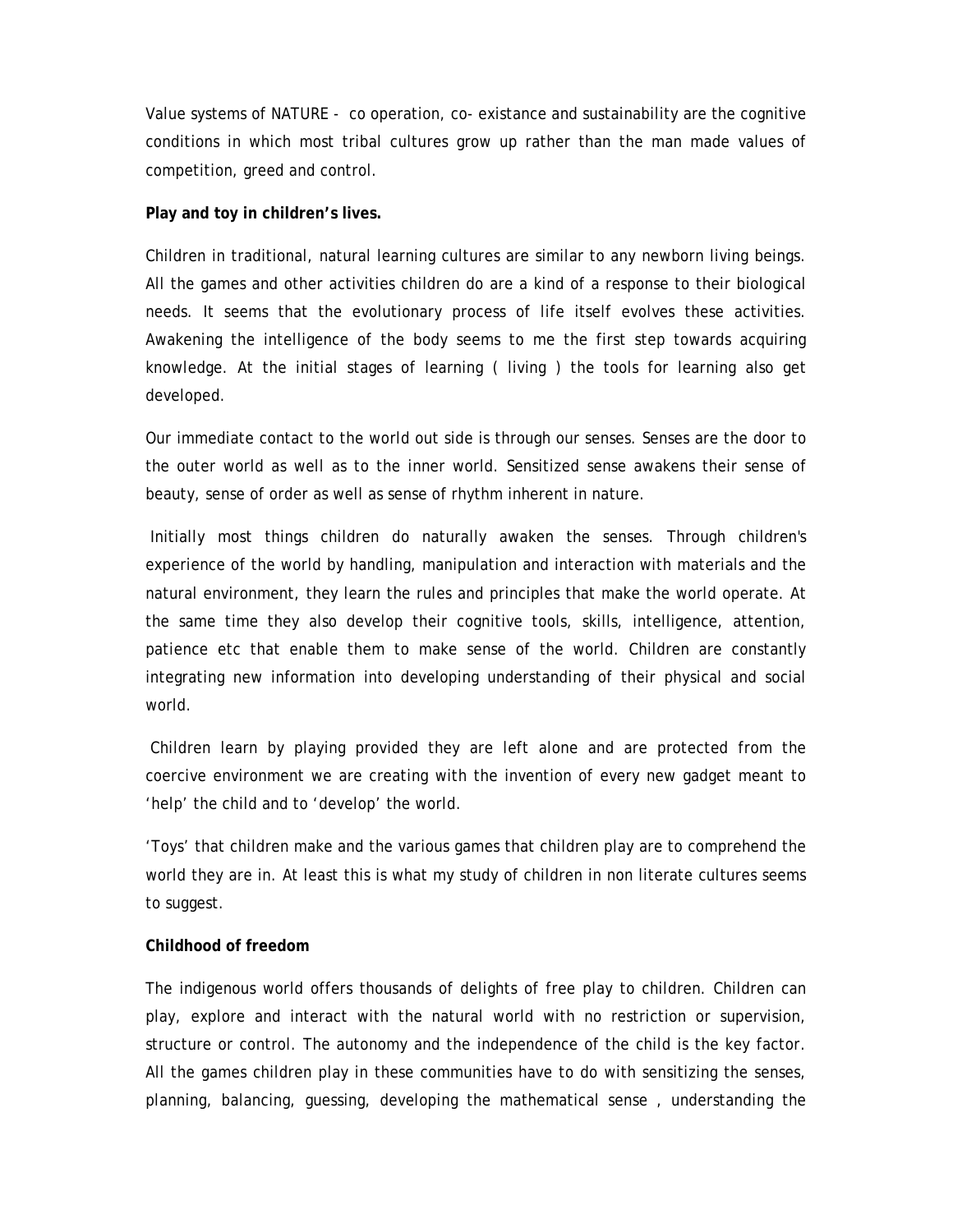space, understanding who or what else is there to live with etc. This is the process of knowing the world. Mathematical senses or the sense of numbers, quantities, space get developed by engaging with the outer world. This subconscious process begins from the time of birth.

Among the rural tribal people the children grow up quite naturally developing various qualities needed in their adult life.

They learn to take care of themselves quite early, become tough, independent and responsible.

No child ever complains about heat, cold or rain and is at ease with what ever is the climate.

#### **Childhood of Imprisonment**

The lives of children in the so called developed or the developing societies today are much more structured and supervised, with few opportunities for autonomy and free play. Parents are in total control of the child. The child is made totally dependent and everything is decided by the adult. In fact children are born in to the adult world.

 Their physical boundaries have shrunk. A number of factors have led to this. Parents are afraid for their children's safety when they leave the house alone; many children are no longer free to roam their neighborhoods or even their own premises unless accompanied by adults. Some working families can't supervise their children after school, giving rise to latchkey children who stay indoors or attend supervised after-school activities. Furthermore, children's lives have become structured and scheduled by adults, who hold the mistaken belief that this sport or that lesson will make their children more successful as adults.

When children do have free time, it's often spent inside in front of the television or computers. For some children, that's because their neighborhood, apartment complex or house have no outdoor play spaces.

The cognitive space/ environment of children in so called modern spaces with its gadgets, schools, malls is constantly coercing them to believe, to depend, to buy. And it hardly ever is providing space or opportunity to them for self discovery, or self initiative.

**Cognitive conditions in tribal cultures.**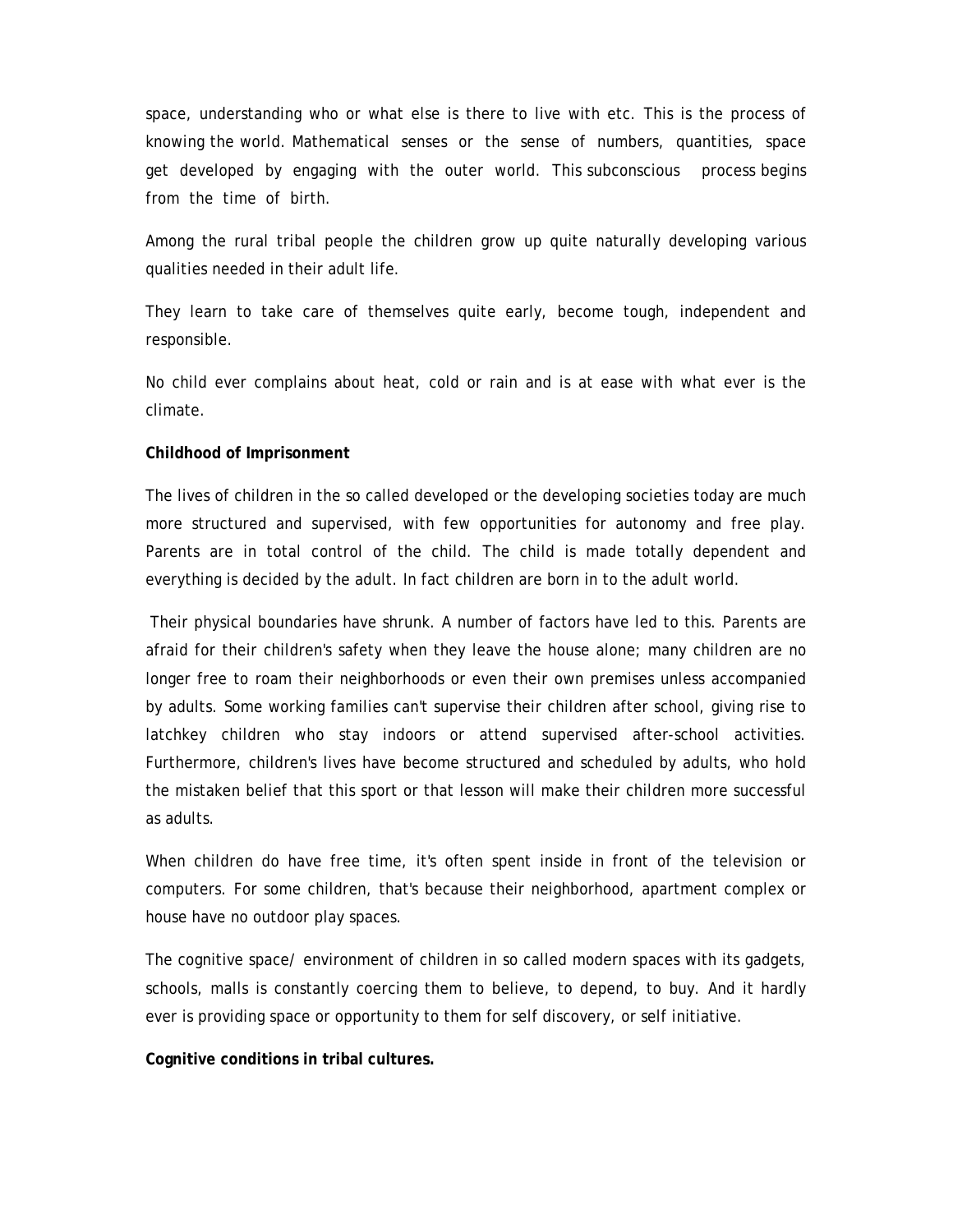Children are the standard for creating spaces- both the physical space and the psychological space.

 Life happens on the ground. Every act- preparing food, cooking, eating, working, bathing etc and the child is included in these activities. No restrictions are imposed on children. They hardly ever hear words like "don't", "no" etc

There is no history of rape in tribal communities, nor there thefts. Neither there is history of madness nor of suicide.

Beating children is unheard of in these culture and children are never told 'no'.

Naturally, children grow up in these communities physically and psychologically healthy. They learn what is supposed to be learned in the most natural manner. Children decide what to learn. Not out of choice but since the adults don't interfere they are left free and learning happens naturally.

 No one ever teaches them as teaching would teach 'to teach' and children would learn 'authority' or 'slave mentality'. Even we may not find a word for 'teaching' or 'learning' in their vocabulary, because to be alive means to learn.

All learning is done through experiencing or DOING and all teaching happens in BEING what is to be taught. Words have no role to play in this act of making sense as knowledge per se is wordless.

The physical space, the architecture, the activities, the relation to nature etc are all conducive for an organic and natural growth with deep ecological sensitivity. In that sense the tribal world is truly an inclusive world.

## **Making sense of the world**

Children are by nature holistic, spiritual, artistic and scientific.

Children are observant of what goes on and imitates, play acts, constructs, abstracts, invents in order to make sense of what they see or what they experience.

Every activity that a child does on its own is not fragmented in to work, play, learn and every activity contains the laws that govern life-mathematical, physical, chemical, linguistic and other qualities like intelligence, reasoning, planning, spontaneity ,attention, care, responsibility etc. Now this is one type of cognitive space where children make use of their bilogical capacity to make sense of the world. A world in which they are free, autonomous, independent and responsible.